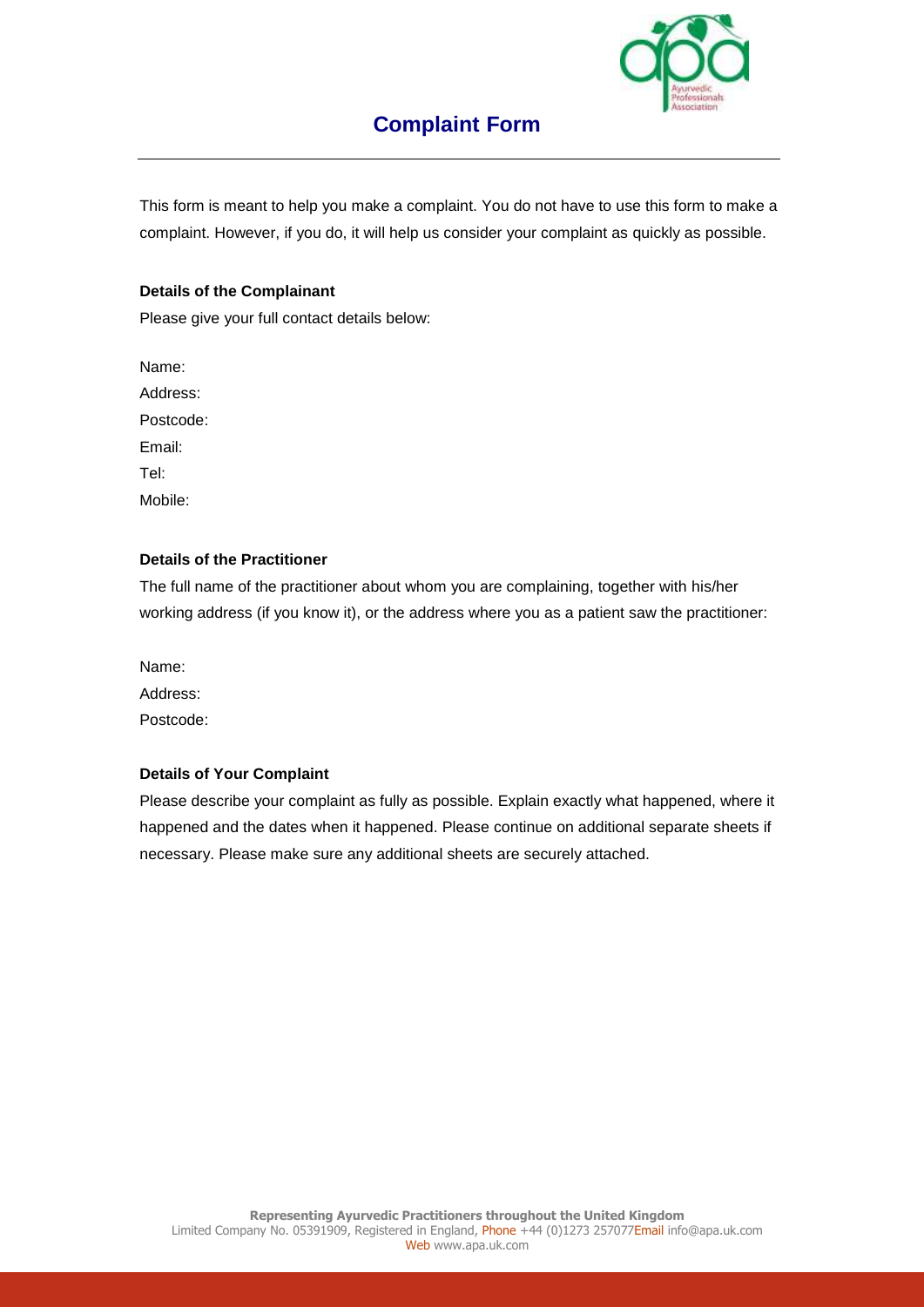

Do you have any documents (e.g. letters, emails or medical records) which might support your complaint? Please send us copies and list them here. If you ask us to, we will return all original documents after taking copies.

Did any other people see or hear the things about which you are complaining? If so, please give their names here and explain how they were involved:

Have you already complained to other organisation(s)? **Yes / No** If yes, please name the organisation(s) to which you have complained. Give brief details of what happened to your complaint and send us copies of any communication between you and the organisation(s).